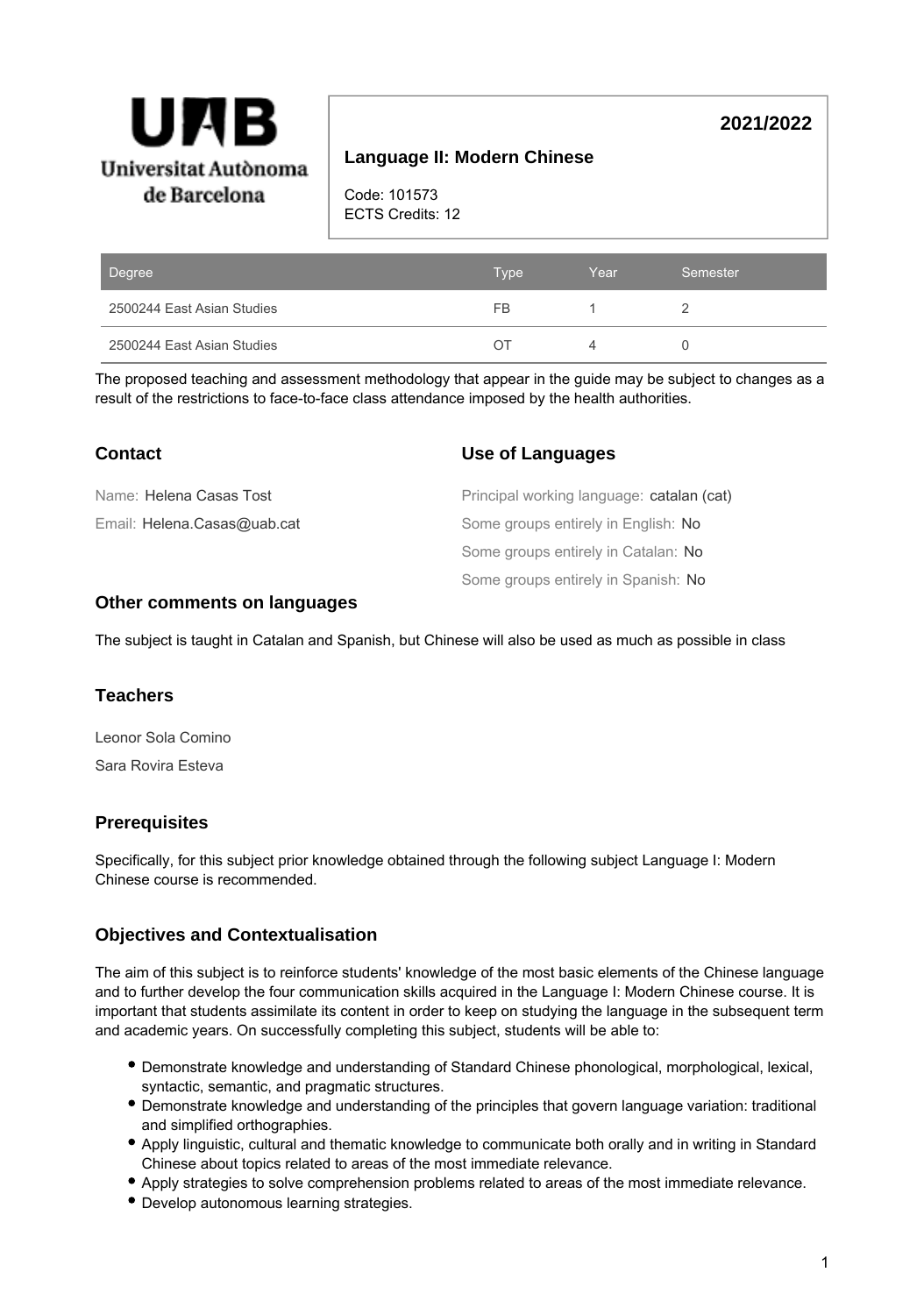# **Competences**

East Asian Studies

- Developing self-learning strategies.
- Ensuring the quality of one's own work.
- Produce oral texts in one of the languages of East Asia.
- Solving problems of intercultural communication.
- Understand oral texts in one of the languages of East Asia.
- Understand texts written in one of the languages of East Asia.
- Write texts in one of the languages of East Asia.

### **Learning Outcomes**

- 1. Apply knowledge of lexis, morphosyntax, texts, rhetoric and linguistic variation.
- 2. Apply strategies to produce oral texts for different contexts and for specific communicative purposes.
- 3. Apply strategies to produce written texts for different contexts and for specific communicative purposes.
- 4. Apply strategies to understand oral texts from various different contexts.
- 5. Apply strategies to understand written texts from various different contexts.
- 6. Deal with interferences between the working languages.
- 7. Developing self-learning strategies.
- 8. Ensuring the quality of one's own work.
- 9. Produce oral texts for different contexts and for specific communicative purposes.
- 10. Produce oral texts that are appropriate to the context and linguistically correct.
- 11. Produce written texts for different contexts and for specific communicative purposes.
- 12. Produce written texts that are appropriate to the context and linguistically correct.
- 13. Solving problems of intercultural communication.
- 14. Understand the communicative intent and the meaning of oral texts from various different contexts.
- 15. Understand the communicative intent and the meaning of written texts from various different contexts.

# **Content**

The subject's content can be divided into the following types:

Phonological and graphic:

- pronunciation and distinction of Standard Chinese phonemes, syllables and tones
- Pinyin transcription system
- basic principles of writing: identification of the structure of Chinese characters, components (radicals, meaning and phonetic components), stroke order, number and type
- simplified and traditional orthography

Lexical and morphological:

- identification of common radicals
- identification and writing of a minimum of 450 basic Chinese characters
- understanding and usage of basic common vocabulary related to everyday life

#### Grammar:

- measure words
- time expression
- modal verbs 要,想,可以,会 and 应该
- estructural particle 的
- modal particles 了, 吧
- aspectual particles 了, 过
- adverbs and their combinations 不,也,都,很,真,最,只
- $\bullet$  different types of interrogative sentences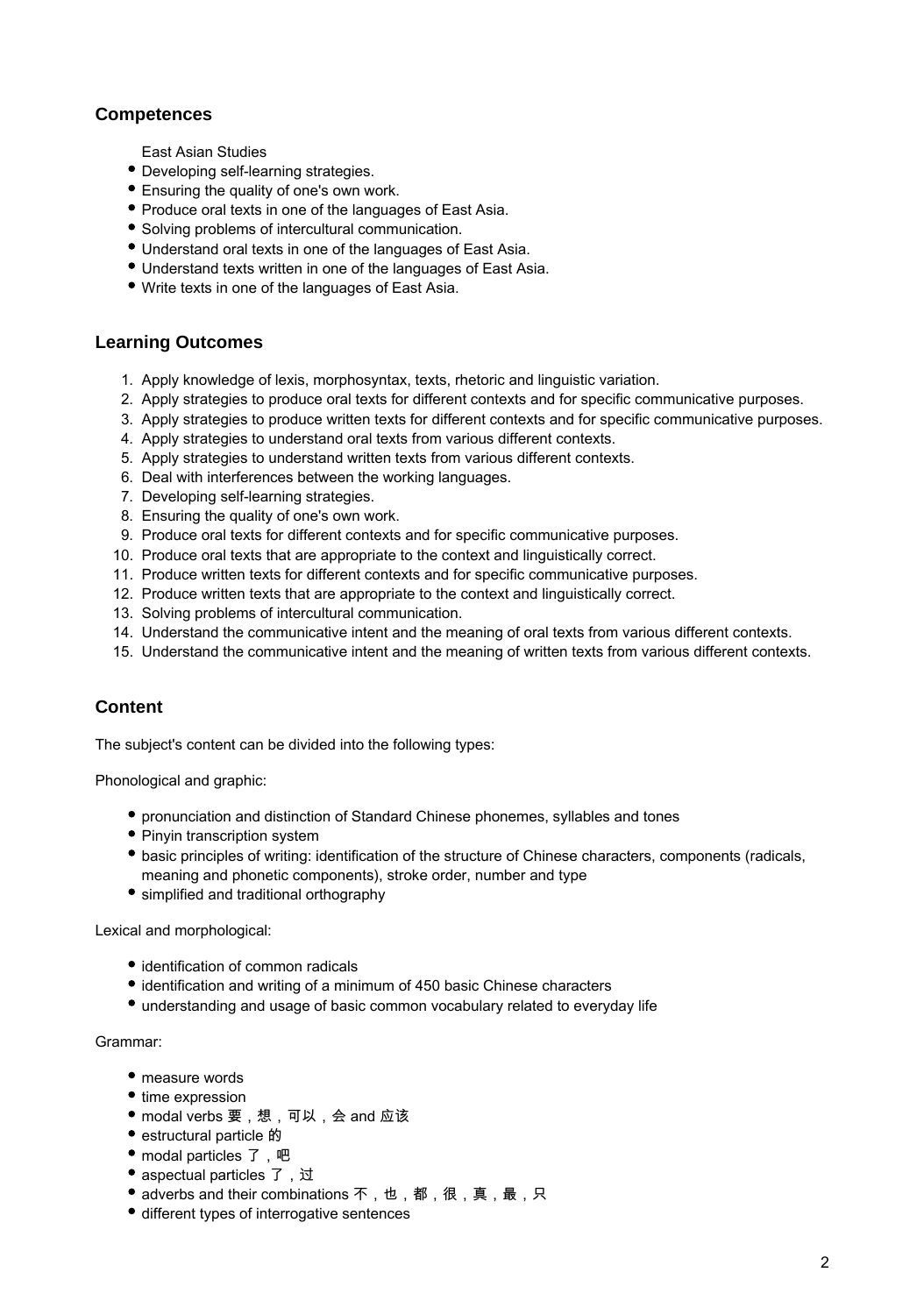- existential sentences
- pivotal sentences
- sentence order

Communicative and sociocultural:

- asking and telling the time
- shopping and currency
- describing places
- asking and explaining how to go somewhere and where something is
- describing routines
- describing preferences
- making plans and dating

Encyclopaedic and instrumental:

- basic knowledge about the Chinese language
- basic knowledge about certain aspects of Chinese culture

## **Methodology**

Learning activities are organised into three categories based on the degree of student autonomy involved:

Directed activities (90 h): each unit's content will be explained and there will be exercises involving the four basic skills (reading, listening, writing and speaking), grammar points, vocabulary, translation, revision of previous content, etc. These activities will be carried out individually or in pairs or larger groups.

Supervised activities (51 h): listening and speaking exercises and correction of exercises.

Autonomous activities (150 h): calligraphy, pronunciation, study of characters and vocabulary, preparation and review of new content, correction of exercises, self-assessment.

To achieve the established objectives students must attend class regularly, study new content in advance, carry out exercises and review previous content.

Assessment activities consist of exams and the preparation of a portfolio.

Annotation: Within the schedule set by the centre or degree programme, 15 minutes of one class will be reserved for students to evaluate their lecturers and their courses or modules through questionnaires.

### **Activities**

| <b>Title</b>                              |    |     | Hours ECTS Learning Outcomes                     |
|-------------------------------------------|----|-----|--------------------------------------------------|
| <b>Type: Directed</b>                     |    |     |                                                  |
| Exercise correction                       | 20 | 0.8 | 1, 5, 4, 3, 2, 15, 14, 7, 12, 11, 10,<br>9, 6, 8 |
| Master class                              | 30 | 1.2 | 1, 7, 6, 8                                       |
| Oral and written comprehension activities | 20 | 0.8 | 1, 5, 4, 15, 7, 6, 8                             |
| Oral and written expression activities    | 20 | 0.8 | 1, 3, 2, 7, 12, 11, 10, 9, 6, 8                  |
| Type: Supervised                          |    |     |                                                  |
| Exercise correction                       | 30 | 1.2 | 1, 5, 4, 3, 2, 15, 7, 12, 11, 10, 9, 6,<br>13, 8 |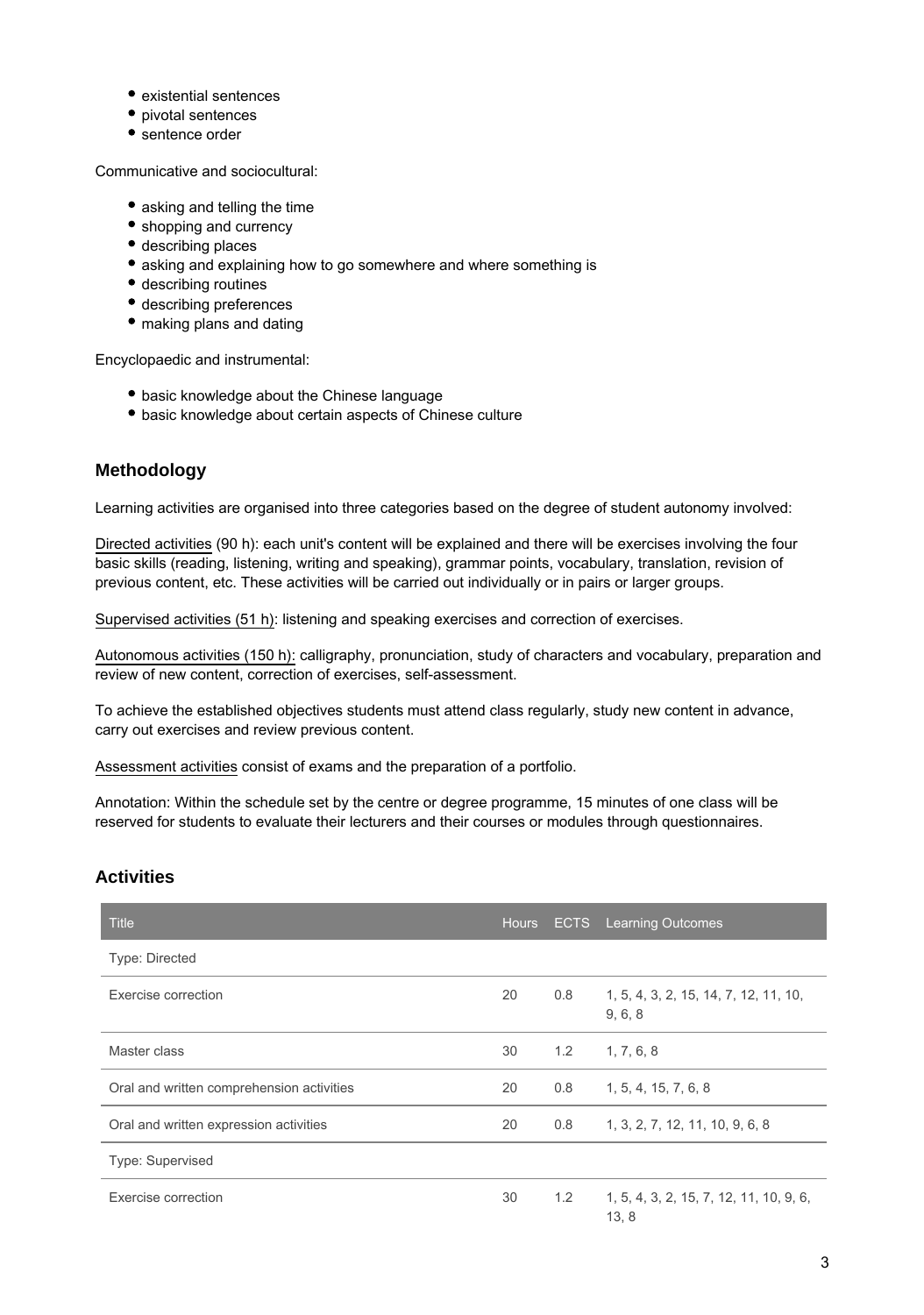| Oral and written comprehension activities preparation                    | 15 | 0.6  | 1, 5, 4, 15, 14, 7, 6, 8                         |
|--------------------------------------------------------------------------|----|------|--------------------------------------------------|
| Written expression activities preparation                                | 6  | 0.24 | 1, 3, 2, 7, 12, 11, 10, 9, 6, 8                  |
| Type: Autonomous                                                         |    |      |                                                  |
| Correction of vocabulary, grammar, characters, pinyin, etc.<br>exercises | 70 | 2.8  | 1, 5, 4, 3, 2, 15, 14, 7, 12, 11, 10,<br>9, 6, 8 |
| Learnt content revision                                                  | 20 | 0.8  | 7.8                                              |
| New content preparation                                                  | 20 | 0.8  | 1, 5, 4, 3, 2, 15, 14, 7, 12, 11, 10,<br>9, 6, 8 |
| Written comprehension activities realization                             | 20 | 0.8  | 1, 5, 15, 7, 6, 8                                |
| Written expression activities realization                                | 20 | 0.8  | 1, 3, 7, 12, 11, 6, 8                            |

### **Assessment**

Assessment is continuous. Students must provide evidence of their progress by completing tasks and tests. Task deadlines will be indicated in class. Assessment activities consist of:

Portfolio (30%)

- vocabulary tests
- written and oral exercises

#### Exams (70%)

There will be two exams, a mid-term exam and a final exam at the end of the semester, that will assess all the competences acquired.

In the case of retaking an exam (or retaking or compensating for any other assessment activity), the highest mark that can be obtained is 5/10.

#### Related matters

The above information on assessment, assessment activities and their weighting is merely a guide. The subject's lecturer will provide full information when teaching begins.

#### Review

When publishing final marks prior to recording them on students' transcripts, the lecturer will provide written notification of a date and time for reviewing assessment activities. Students must arrange reviews in agreement with the lecturer.

#### Missed/failed assessment activities

Students may retake assessment activities they have failed or compensate for any they have missed, provided that those they have actually performed account for a minimum of 66.6% (two thirds) of the subject's final mark and that they have a weighted average mark of at least 3.5. Portfolio is excluded from the activities that can be retaken. Under no circumstances may an assessment activity worth 100% of the final mark be retaken or compensated for.

The lecturer will inform students of the procedure involved, in writing, when publishing final marks prior to recording them on transcripts. The lecturer may set one assignment per failed or missed assessment activity or a single assignment to cover a number of such activities.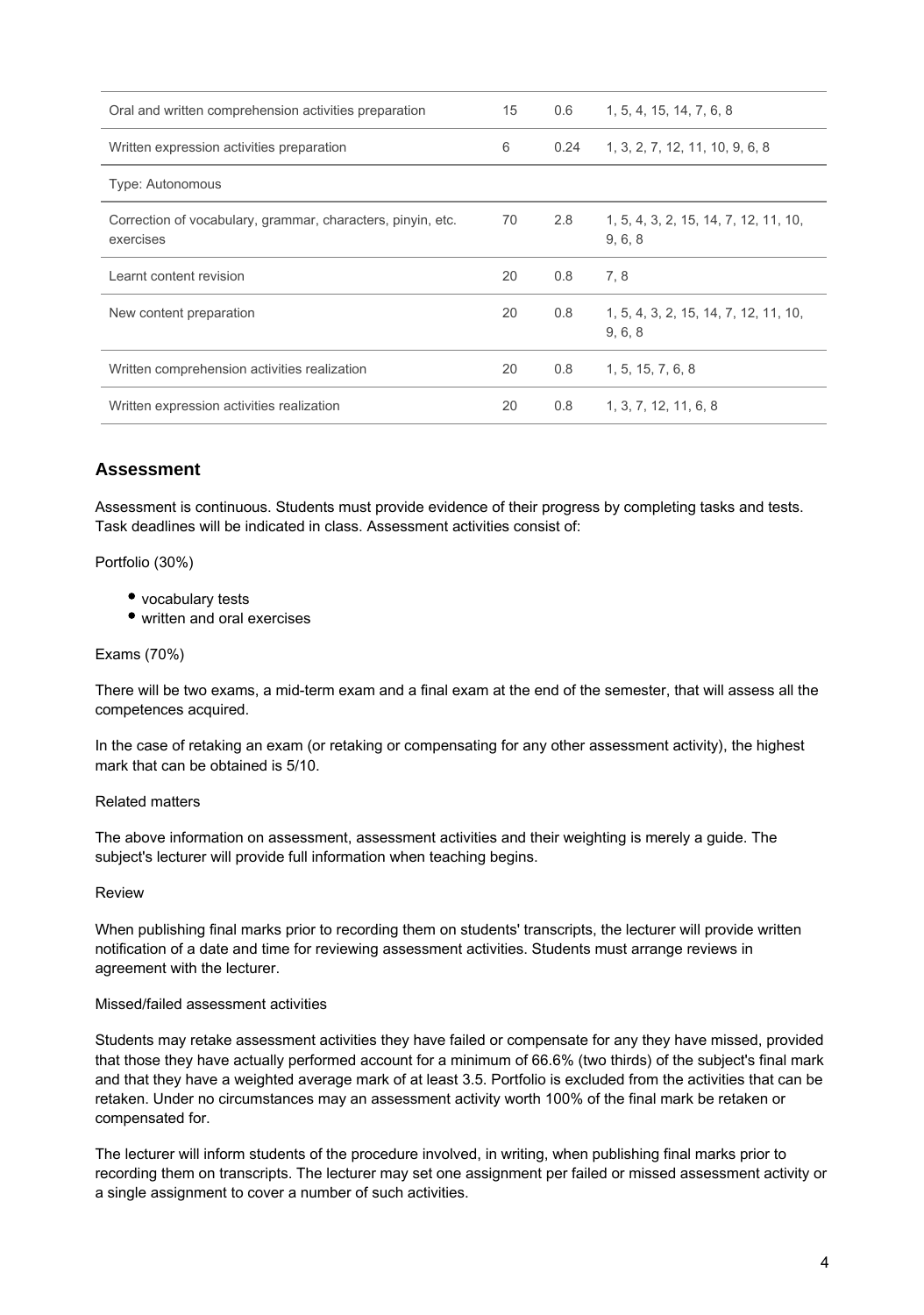#### Classification as"not assessable"

In the event of the assessment activities a student has performed accounting for just 25% or less of the subject's final mark, their work will be classified as "not assessable" on their transcript.

Misconduct in assessment activities

Students who engage in misconduct (plagiarism, copying, personation, etc.) in an assessment activity will receive a mark of "0" for the activity in question. In the case of misconduct in more than one assessment activity, the students involved will be given a final mark of "0" for the subject.

Students may not retake assessment activities in which they are found to have engaged in misconduct. Plagiarism is considered to mean presenting all or part of an author's work, whether published in print or in digital format, as one's own, i.e. without citing it. Copying is considered to mean reproducing all or a substantial part of another student's work. In cases of copying in which it is impossible to determine which of two students has copied the work of the other, both will be penalised.

More information:

http://www.uab.cat/web/study-abroad/undergraduate/academic-information/evaluation/what-is-it-about-13456700

### **Assessment Activities**

| Title                  | Weighting       |     | Hours ECTS Learning Outcomes                             |
|------------------------|-----------------|-----|----------------------------------------------------------|
| Oral and written exams | 70% (30% + 40%) |     | 6 0.24 1, 5, 4, 3, 2, 15, 14, 7, 12, 11, 10, 9, 6, 13, 8 |
| Portfolio              | $30\%$          | -3- | $0.12$ 1, 5, 4, 3, 2, 15, 14, 7, 12, 11, 10, 9, 6, 13, 8 |

### **Bibliography**

Textbook:

Ding Anqi, Chen Xin, Jin Lili (2010) Discover China: Student's book One + workbook. Oxford: Macmillan Education; Beijing: Foreign Language Teaching and Research Press.

Both Student's book and workbook are necessary. The rest of exercices, activities and information related to this subject will be available on campus virtual or aula moodle: <https://cv2008.uab.cat/>.

Reference books:

¤ Álvarez, José Ramón. 2000. La pronunciación del chino hablado (putonghua) para hispanohablantes. Taipei: Lanbridge Press cop.

¤ Casas-Tost, Helena; Rovira-Esteva, Sara (Eds.). 2015. Guia d'estil per al tractament de mots xinesos en català. Generalitat de Catalunya. Departament de Cultura. Biblioteca tècnica de política lingüística, 2. ISBN: 978-84-393-9241-5. DOI: 10.2436/15.8040.02.1. En línia[:http://www.gencat.cat/llengua/BTPL/xines.](http://www.google.com/url?q=http%3A%2F%2Fwww.gencat.cat%2Fllengua%2FBTPL%2Fxines&sa=D&sntz=1&usg=AFQjCNFOTBYjWuV4mW2018ontF4gBh3MZg)

Spanish version: <https://ddd.uab.cat/record/180644>

¤ López Calvo, F.; Zhao, Baoyan. 2013. Guía esencial de la lengua china. Madrid: Adeli Ediciones.

¤ Ross, Claudia;Sheng, Jing-Heng. 2006. ModernChinese grammar: a practical guide. New York: Routledge.

¤ Yip, Po-ching; Rimmington, Don. 2014. Gramática básica del chino. Madrid: Adeli Ediciones.

¤ Yip, Po-ching; Rimmington, Don. 2015. Gramática intermedia del chino. Madrid: Adeli Ediciones.

Others: